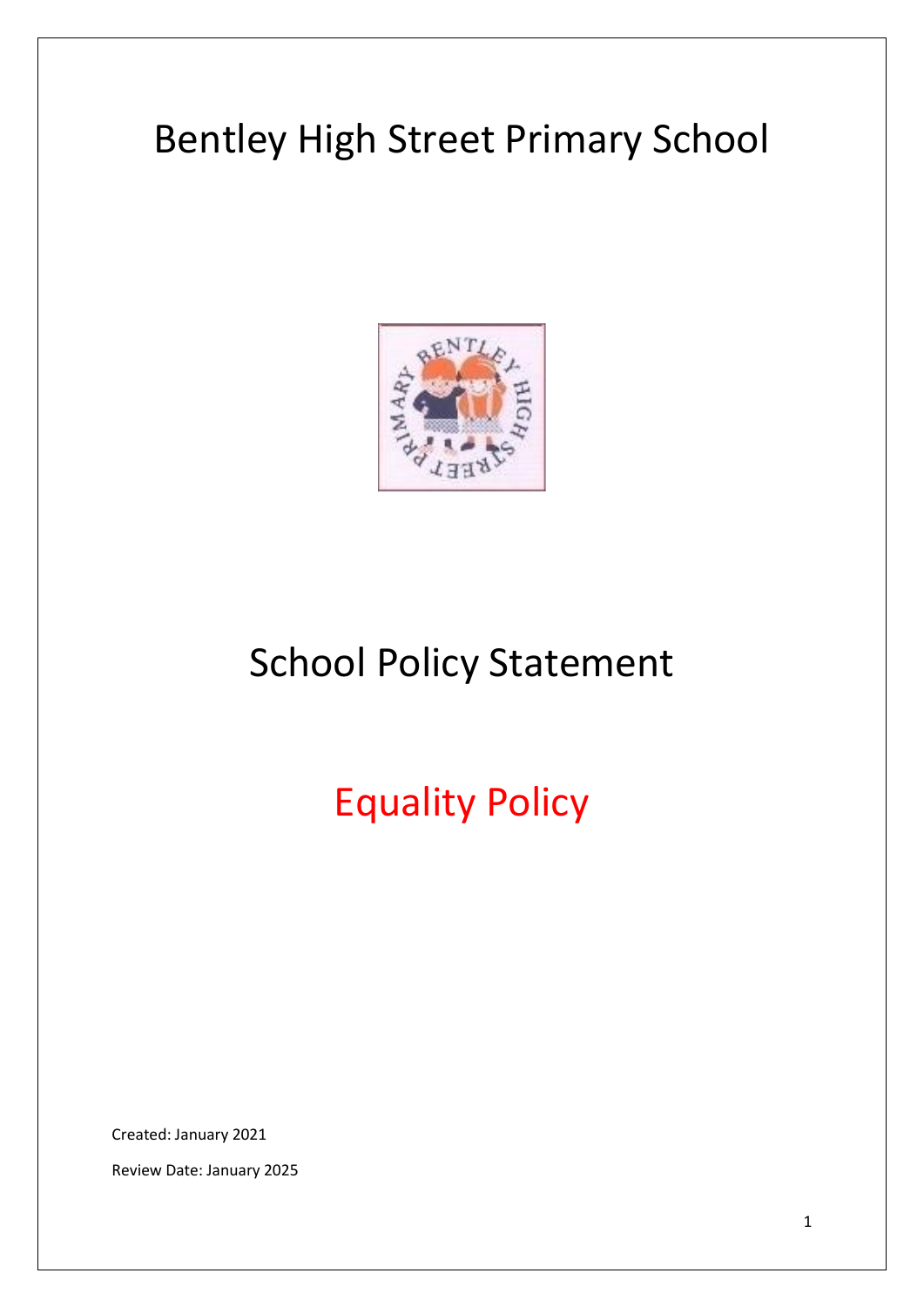# **Contents**

Aims How we achieve equality Equality considerations and objectives Links to other policies Review Legislation and guidance

# Aims

The purpose of this policy is to set out how Bentley High Street Primary School is complying with The Equality Act 2010 as per the issued government guidance dated 2014. Running alongside this policy, are our equality objectives that we are committed to establishing and reviewing annually. They can be found displayed on our website.

Bentley High Street Primary School is an inclusive school where we focus on the well-being and progress of every child and where all members of our community are of equal worth.

We believe that the Equality Act provides a framework to support our commitment to valuing diversity, tackling discrimination, promoting equality and fostering good relationships between people. It also ensures that we continue to tackle issues of disadvantage and underachievement of different groups.

Our approach to equality is based on the following key principles:

- All learners are of equal value
- We recognise and respect difference
- We foster positive attitudes and relationships and a shared sense of cohesion and belonging.
- We observe good equalities practice in staff recruitment, retention and development.
- We aim to reduce and remove inequalities and barriers that already exist.
- We have the highest expectations of all our children.

We believe that these principles are included in our core school values:

#### **VALUES**

In and out of school you should always act with kindness and try to uphold our school values:

- We focus on learning
- We care for others
- We always show respect
- We enjoy teamwork
- We are inclusive
- We enjoy school life
- We trust all members of our school community
- We show bravery in everything we do

All our pupils, staff and visitors are valued, of equal worth so encouraging individual achievement to the highest level. We consider equality to be a key principle for treating all people the same. The school recognises its duty under the Equality Act 2010. The act provides a single, consolidated source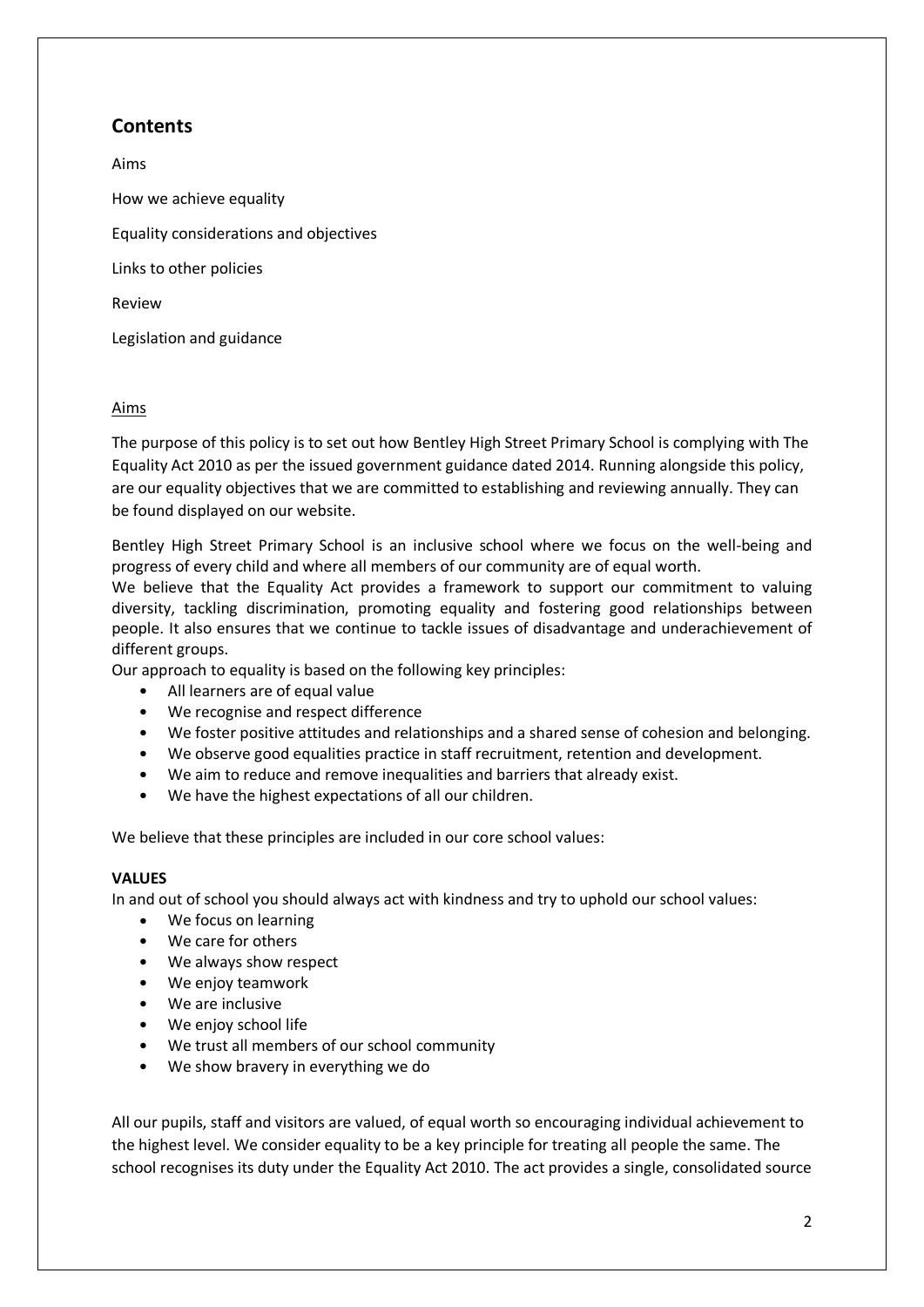of discrimination law, covering all types of discrimination that are unlawful. The school does not discriminate against anyone; either directly or indirectly, with the following protected characteristics:

- Age
- Being or becoming a transsexual person
- Being married or in a civil partnership
- Being pregnant or on maternity leave
- Disability or learning need
- Race including colour, nationality, ethnic or national origin
- Religion, belief or lack of religion/belief
- Gender
- Sexual orientation

We recognise that it is unlawful for a child or adult to be victimised for possessing any of these characteristics, including extending to any of these in relation to parents or siblings.

The school adopts this approach with the upmost seriousness and conducts themselves with equality in all aspects of school life. Whether this be in regard to:

- Admissions
- Recruitment
- The way in which we provide education
- The way in which we provide pupils access to any benefit, facility or service

In order to comply with the Equality Act 2010, we ensure that we:

- Advance equality of opportunity
- Foster good relations through tackling prejudice and promoting understanding
- Have due regard to the need to eliminate unlawful discrimination, harassment and victimisation

## How we achieve equality

We eliminate discrimination by:

- Adoption of the single Equality Scheme
- Our behaviour policy ensures that all children feel safe at school and addresses prejudicial bullying
- Reporting, responding to and monitoring all racist incidents
- Regularly monitoring the curriculum to ensure that the curriculum meets the needs of our pupils and that it promotes respect for diversity and challenges negative stereotyping
- Teaching is of the highest quality to ensure children reach their potential and all pupils are given equal entitlement to success
- Tracking pupil progress to ensure that all children make rapid progress, and intervening when necessary
- Ensuring that all pupils have the opportunity to access extra-curricular provision
- Listening to and monitoring views and experiences of pupils and adults to evaluate the effectiveness of our policies and procedures.
- Advancing equality of opportunity between people who share a protected characteristic and people who do not share it

We advance equality of opportunity by: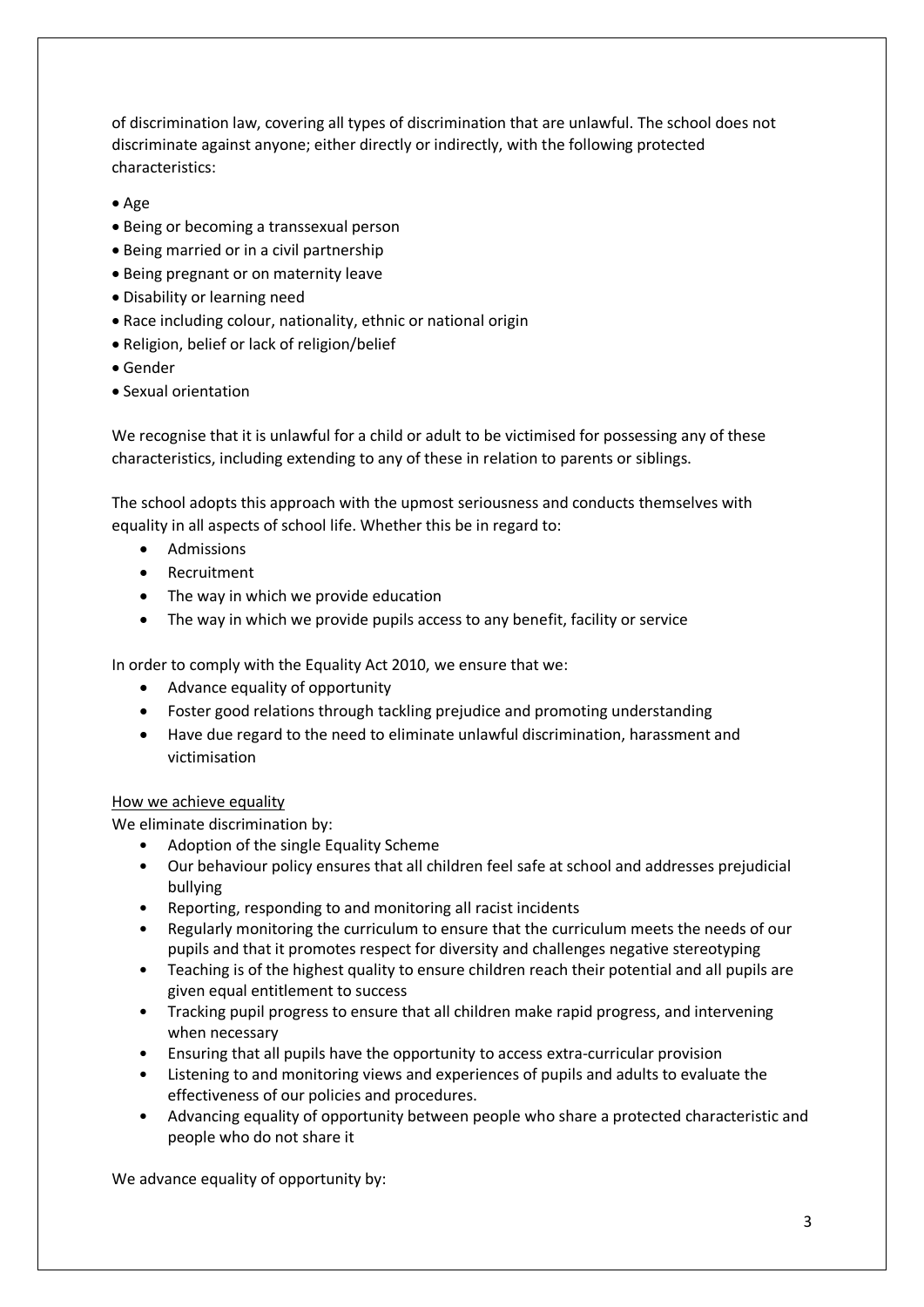- Using the information we gather to identify underachieving groups or individuals and plan targeted intervention
- Ensuring participation of parents/carers and pupils in school development
- Listening to parents/carers
- Listening to pupils at all times
- Fostering good relations across all characteristics between people who share a protected characteristic and people who do not share it

We foster good relations by:

- Ensuring that Bentley High Street Primary School is seen as a community school within our local community
- Ensuring that equality and diversity are embedded in the curriculum and in collective worship.

#### Equality considerations and objectives

The school ensures it has due regard to equality considerations whenever significant decisions are made.

The school always considers the impact of significant decisions on particular groups. For example, when a school trip or activity is being planned, the school considers whether the trip:

- Cuts across any religious holidays
- $\sum$  is accessible to pupils with disabilities
- $\blacktriangleright$  Has equivalent facilities for boys and girls

The school keeps a written record (known as an Equality Impact Assessment) to show we have actively considered our equality duties and asked ourselves relevant questions. This is recorded at the same time as the risk assessment when planning school trips and activities. The record is completed by the member of staff organising the activity and is stored electronically with the completed risk assessment.

School agrees upon equality objectives each year which are created with due regard to our school context. These are reviewed annually to ensure that they are being met for the best possible outcomes for all of our pupils.

#### Roles and responsibilities

The governing board will:

- Ensure that the equality information and objectives as set out in this statement are published and communicated throughout the school, including to staff, pupils and parents
- Ensure that the published equality information is updated at least every year, and that the objectives are reviewed and updated at least every 4 years
- Delegate responsibility for monitoring the achievement of the objectives on a daily basis to the headteacher

The equality link governor is Miletta Gibbons. They will:

- Meet with the designated member of staff for equality annually, and other relevant staff members, to discuss any issues and how these are being addressed
- Ensure they're familiar with all relevant legislation and the contents of this document